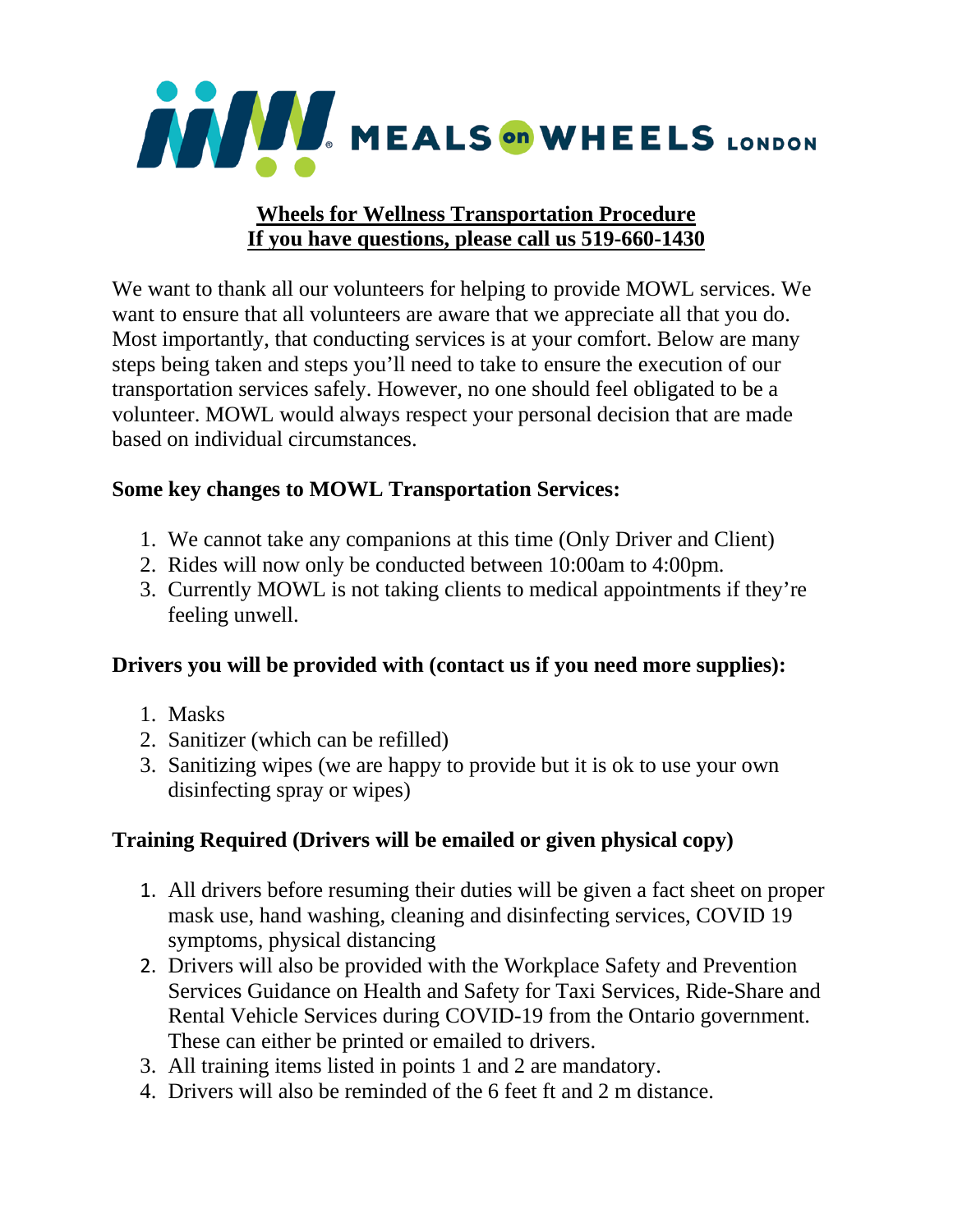# **WEALS** ON WHEELS LONDON

- 5. Drivers will either attend a training or be given this information individually and will sign declaration that it was complete.
- 6. Volunteers cannot resume duties until this all this training is complete.

# **The following steps will be taken in order to prepare for the ride**:

- 1. Client will be called before their ride and screened with the most up to date COVID-19 screener. We will not send the driver to their home unless they have done this screener. We will only call drivers if we were unable to reach client for screener.
- 2. Clients will be told that it is mandatory for them to wear a mask (This is law for ride share programs). Clients can either wear their own mask or one will be given by the driver and added to client's bill at a cost of \$1.00. **A ride cannot and will not proceed unless both the Driver and Client are wearing masks. Drivers can call MOWL immediately if this is the case and individual will not be let in the vehicle.**
- 3. **Masks are mandatory. MOWL has the right to refuse service if the client does not wear a mask.**
- 4. Staff will screen drivers each day until further notice. Volunteers are encouraged to give MOWL as much notice as possible. Reminder that if you at any time feel unwell to let us know immediately. If you have any symptoms of COVID-19, for contact tracing reasons as well as caution, please let us know even if you do not have a ride booked.
- 5. Clients must call the MOWL office to cancel their ride if they are feeling unwell in any way.
- 6. A laminated poster will be provided to inform riders about the prevention of spread of germs.
- 7. Client will be informed:
	- a. To put on their mask and be waiting for the driver.
	- b. To let the driver, open their door and that the only surface they're to touch is the inside door handle and seatbelt.
	- c. To sit behind the front passenger seat
	- d. Client cannot receive physical assistance from the driver (no exceptions)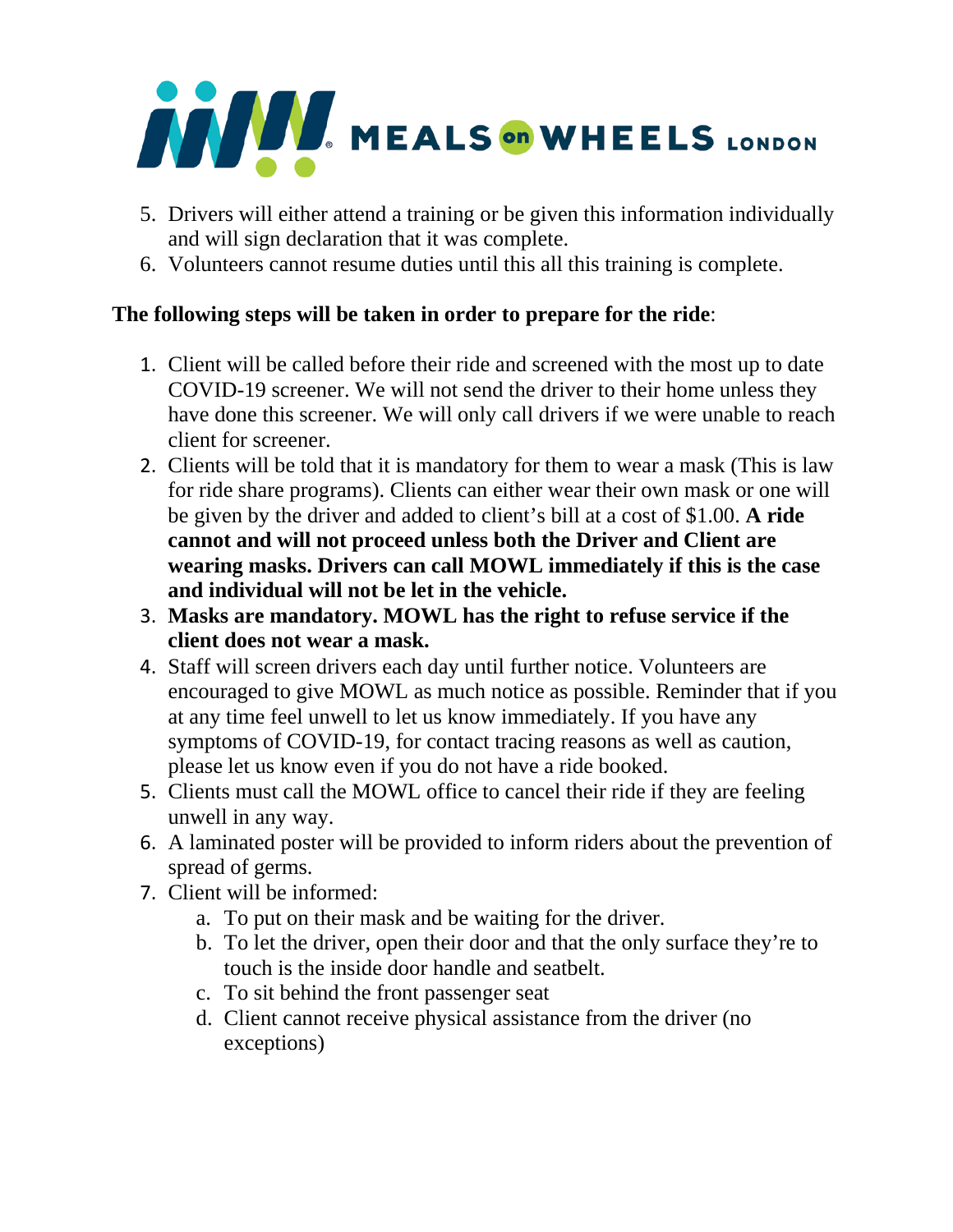

- e. They will need to bring money or credit card to pay for any associated parking fees as driver must now wait in the parking lot for client to come out.
- f. To remind that always to distance themselves 6 feet (2m)
- 8. If you're unsure about anything that occurs during your ride, please call following your ride.

# **Drivers Preparing your car:**

- 1. Wash and/or sanitize your hands before entering your vehicle
- 2. Fill out pre-ride checklist
	- a. Staff can provide you with a physical copy
	- b. You can download the form here and print:
	- c. You can also fill it out online here:
	- d. Note that you can fill the pre and post ride at the same time when ride is complete if filling out online. Just be sure to reference while doing the pre-ride checklist.
- 3. Please ensure your backseat is empty of unnecessary items
- 4. All drivers will be provided with sanitary wipes we ask that you wipe down the following surfaces before and after every ride:
	- a. Wipe down outside door handle
	- b. Wipe inside door handle
	- c. Wipe down seatbelt, tongue and buckles
	- d. Wipe down surfaces that you also know have been used by any other individuals in your vehicle before every ride.

### **When arriving for ride and when ride is in progress**

- 1. Remember to keep as much distance as possible. (Ideally 6 ft. or 2 m) If the client appears to be unwell, please call MOWL immediately.
- 2. If client removes mask, please ask them to immediately put it back on and report any such incidents to the MOWL office.
- 3. If client has a walker, driver will use sanitizing wipes and/or spray to wipe down walker and load into car.
- 4. Driver will open door for client and client will get in the vehicle
- 5. Client and driver are to use sanitizer upon entering the vehicle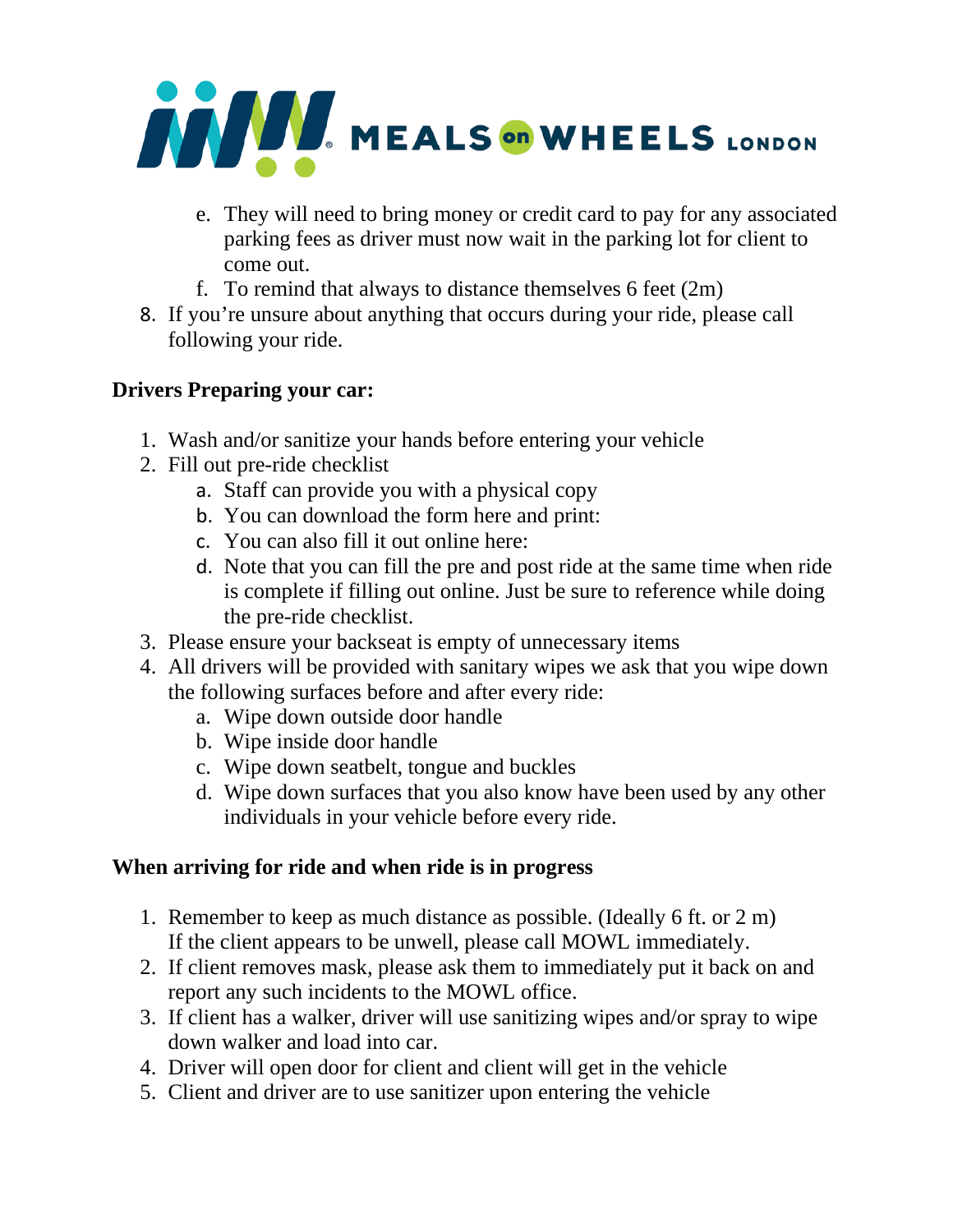

- 6. If windows can remain open during the ride this is preferred but also remember that use of climate control system, even at room temperature is helpful. Air flow can reduce contaminant build up.
- 7. Upon arrival at the appointment, driver will open door for client to depart. Client must get out immediately.
- 8. Drivers cannot accept any items from the client at any time during the ride or touch any of their personal belongings.
- 9. For ease of contract tracing we suggest you stay in your vehicle. However, we understand this may be possible and if so just be aware we'll need to know all places you went during the time of your ride.

# **Post – ride**

- 1. Wash and/or sanitize your hands
- 2. Fill out post-ride checklist
- 3. Please email to [info@mowl.ca](mailto:info@mowl.ca) or drop off weekly at MOWL offices at 356 Queens ave. The front door has a mail slot. Alternatively, fill out online at: